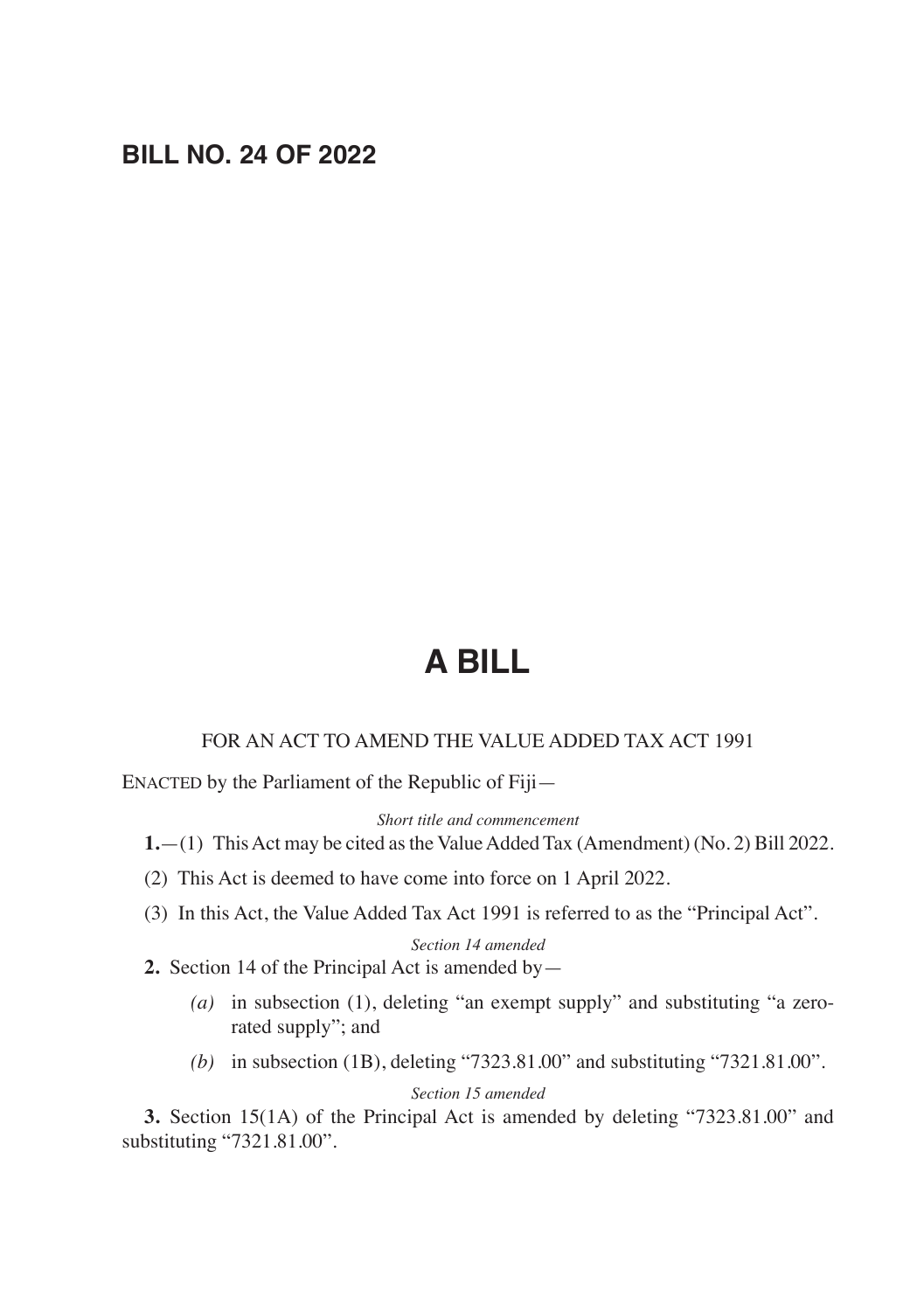*Section 21A amended*

**4.** Section 21A of the Principal Act is amended by inserting the following heading—

## "*Imposition of tax*".

#### *Schedule 2 amended*

**5.** Schedule 2 to the Principal Act is amended in paragraph 31 after customs tariff code "2710.12.21" by inserting ", 9619.00.10".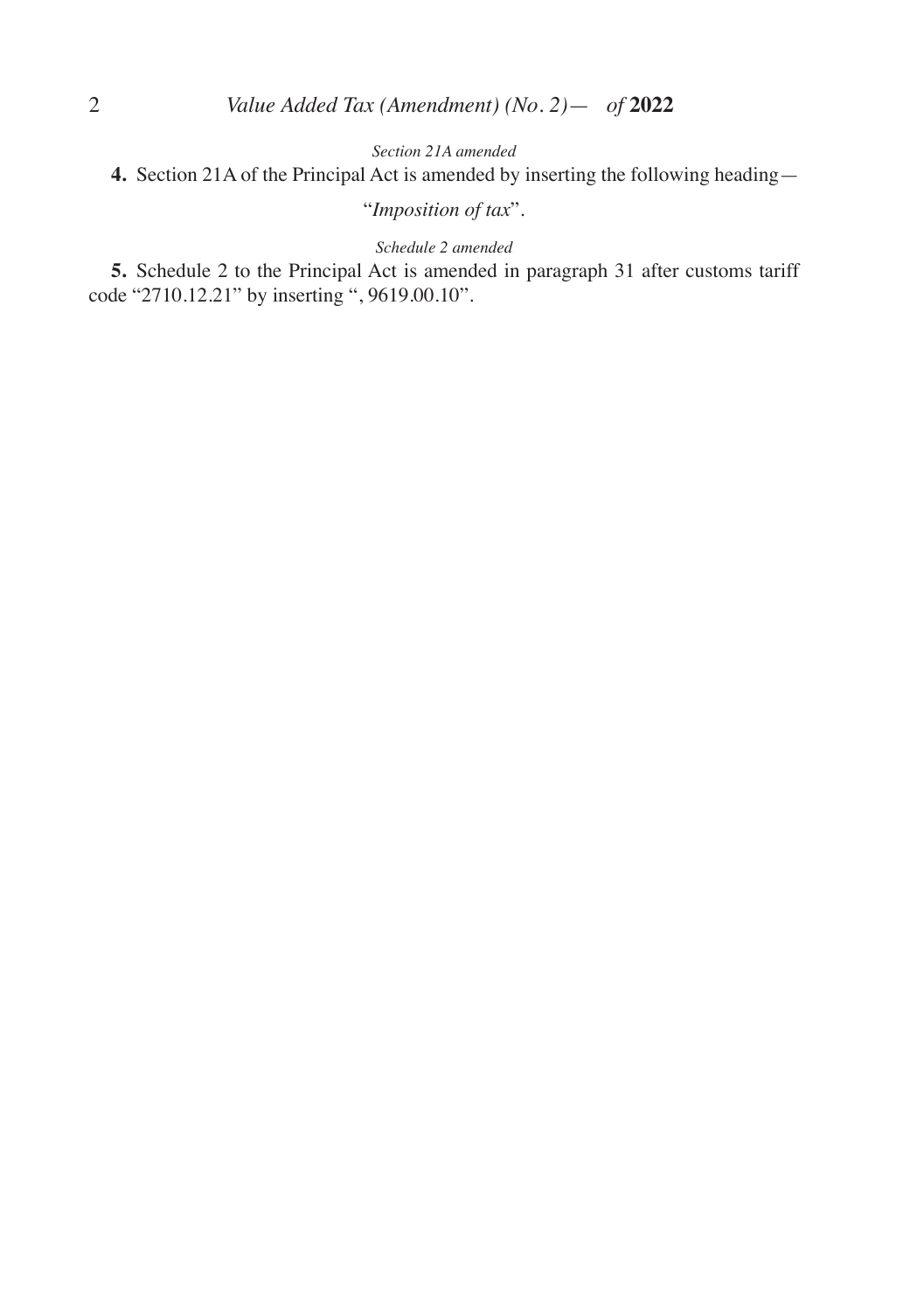#### *April 2022*

# VALUE ADDED TAX (AMENDMENT) (NO. 2) BILL 2022

### **EXPLANATORY NOTE**

*(This note is not part of the Bill and is intended only to indicate its general effect)*

#### **1.0 BACKGROUND**

- 1.1 The Value Added Tax Act 1991 (**'Act'**) provides for the administration of the Value Added Tax (**'VAT')** in Fiji.
- 1.2 The Value Added Tax (Amendment) (No. 2) Bill 2022 (**'Bill'**) seeks to amend the Act to incorporate the revised 2021-2022 budget policies that were not incorporated in the Value Added Tax (Revised Budget Amendment) Act 2022.

#### **2.0 CLAUSES**

- 2.1 Clause 1 of the Bill provides for the short title and commencement. If passed by Parliament, the amending legislation will be deemed to have come into force on 1 April 2022.
- 2.2 Clause 2 of the Bill amends section 14 of the Act to provide that VAT will not be levied on the importation of zero-rated supply of goods.
- 2.3 Clause 2 of the Bill also amends section 14 of the Act to rectify the customs tariff code for gas stoves from 7323.81.00 to 7321.81.00.
- 2.4 Clause 3 of the Bill amends section 15 of the Act to rectify the customs tariff code for gas stoves from 7323.81.00 to 7321.81.00.
- 2.5 Clause 4 of the Bill amends section 21A of the Act to provide for a heading to section 21A.
- 2.6 Clause 5 of the Bill amends Schedule 2 to the Act to insert the customs tariff code for sanitary pads which is 9619.00.10.